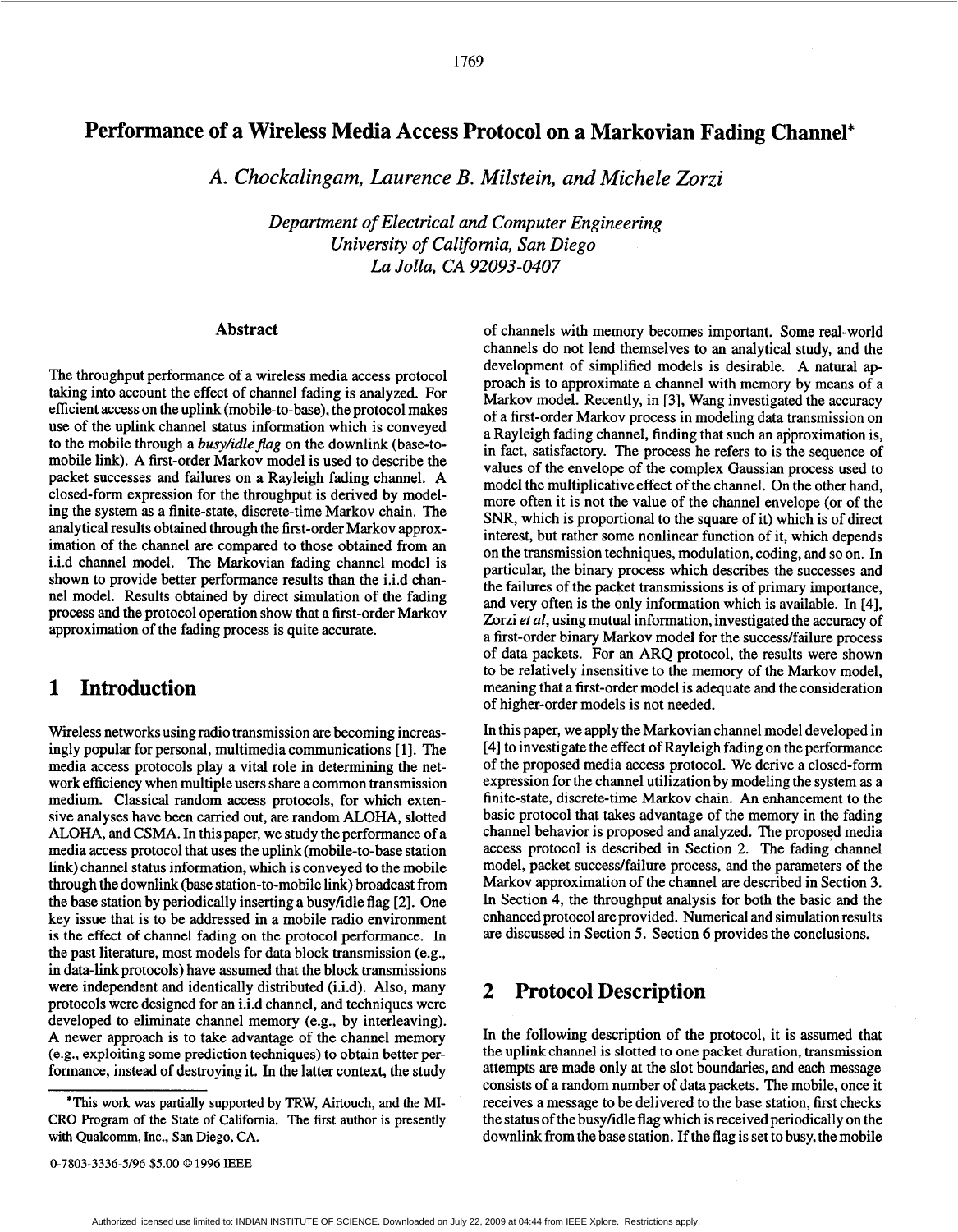refrains from making a transmission attempt, and reschedules the attempt to a later time. If the flag is set to idle, then the mobile makes a transmission attempt by sending a header packet (which could contain the number of packets in the message, and other control information like source and destination addresses, etc.) in the immediately following slot on the uplink. The mobile expects the base station to respond to this header in the form of the busylidle flag being set to busy, in the event of successful header packet reception. If this happens, the mobile transmits the packets continuously on the uplink until all the packets in the message are sent. The base station sets the flag back to idle once the entire massage transmission is complete. In the event of the header packet loss (either due to collision or channel errors), the base station makes no response. Thus, the continued idle status of the flag prompts the mobiles to reschedule their transmission attempts to a later time.

# **3 Fading Channel Model**

In the literature, the flat fading channel is modeled **as** a multiplicative complex function,  $\alpha(t)$ , which is adequately described as a random process. **A** popular model considers a Gaussian random process with a given mean and covariance function defined **as** [5]

$$
K(\tau) = E[(\alpha(t+\tau) - \mu)^*(\alpha(t) - \mu)].
$$
 (1)

Note that if  $\mu = 0$ , the envelope of  $\alpha(t)$  is Rayleigh distributed for any *t,* and the envelope squared has an exponential distribution. When  $\mu > 0$ , the resulting fading envelope is *Rician* distributed which accounts for the presence of a line-of-sight (LOS) component, and is often more accurate in micro- and picocells. When the LOS component is absent, or has negligible power, the Rician model degenerates into the Rayleigh one.

In a widely accepted model, the Gaussian process is assumed to have a bandlimited non-rational spectrum given by

$$
S(f) = S(0) \left[ 1 - \left(\frac{f}{f_D}\right)^2 \right]^{-1/2}, \text{ for } |f| < f_D, \qquad (2)
$$

and zero otherwise [5]. This spectrum corresponds to the covariance function

$$
K(\tau) = J_0(2\pi f_D|\tau|),\tag{3}
$$

whose physical meaning has been investigated in [5].  $J_0(\cdot)$  is the modified Bessel function of the first kind and of zeroth order. The correlation properties of the fading process depend only on  $f_D | \tau |$ . When it is small  $(< 0.1$ ), the process is very correlated ("slow" fading); on the other hand, for larger values of  $f<sub>D</sub> |\tau|$  (> 0.2), the samples of the channel are almost independent ("fast" fading). For high data rates (small  $\tau$ ), the fading process can always be considered to be slowly varying, at least for the usual values of the carrier frequency (900-1800 MHz) and for typical vehicular speeds. Therefore, the dependence between transmissions of consecutive packets of data cannot be neglected. In particular, the assumption that the successes/failures of data packets constitute an i.i.d process is far from reality, and may lead to incorrect results when used to evaluate the performance of a transmission scheme or protocol. **A** more general model for the success/failure process, which accounts for dependence, is described **as** follows.

#### **3.1 A model for packet success/failure process**

We model the packet success/failure process as the outcome of a comparison of the instantaneous signal-to-noise ratio to the threshold value,  $SNR_t$ : if the received power is above the threshold, the packet is successfully decoded with probability *1;* otherwise, it is lost with probability 1. If  $F$  is the value of the *fading margin,* the instantaneous signal-to-noise ratio (taking into account the effect of fading) is given by  $SNR_tF[\alpha^2(t)]$ . Hence, the binary process that describes packet successes/failures on the channel,  $\beta_i$ , can be obtained by quantization of the squared magnitude of the complex Gaussian description with the threshold  $1/F$ , i.e.,

$$
\beta_j = \left\{ \begin{array}{ll} 0 & \text{if } v_j^2 > 1/F, \\ 1 & \text{if } v_j^2 \le 1/F, \end{array} \right. \tag{4}
$$

where  $v_i = |\alpha(jT)|$  is the amplitude of the fading envelope, and "1" stands for a packet failure. **As** in [4], we describe the above success/failure process on a mobile radio channel by a first-order Markov model. The parameters of the Markov model can be determined based on the fading model and the characteristics of the communications scheme. The transition probability matrix that describes the channel is given by

$$
M_c = \left(\begin{array}{cc} p & 1-p \\ 1-q & q \end{array}\right),\tag{5}
$$

where  $p$  and  $1 - q$  are the probabilities that the transmission in slot *i* is successful, given that the transmission in slot  $i - 1$  was successful or unsuccessful, respectively. Given the matrix  $M_c$ , the channel properties are completely characterized. In particular, it is possible to find the steady state distribution of the chain. **Based**  on this, the steady-state probability that an error occurs,  $P_E$ , is

$$
P_E = \frac{1-p}{2-p-q}.\tag{6}
$$

Also, note that  $(1 - q)^{-1}$  represents the average length of a burst of errors, which is described by a geometric r.v.

### **3.2 Parameters of the Markov model**

In order to carry out the performance analysis, the parameters of the above Markov model are to be found. There are essentially two independent parameters to be computed, e.g., *p* and *q.* We will derive *PE* and *q,* from which *p* can be obtained from Eqn.(6). Let  $A(v)$  be the event of an unsuccessful reception, with probability  $P_w(v)$ , conditioned on the value of the fading envelope, v. The average probability of a packet error is therefore

$$
P_E = P[1] = E[P[A(v)]] = \int_0^\infty P_w(a) f_v(a) da. \quad (7)
$$

**Also,** 

$$
q = P[1|1] = \frac{E[P[A(v_1)]P[A(v_2)]]}{P_E}.
$$
 (8)

If

$$
P[A(v)] = \begin{cases} 0 & v^2 > 1/F \\ 1 & v^2 \le 1/F \end{cases}, \qquad (9)
$$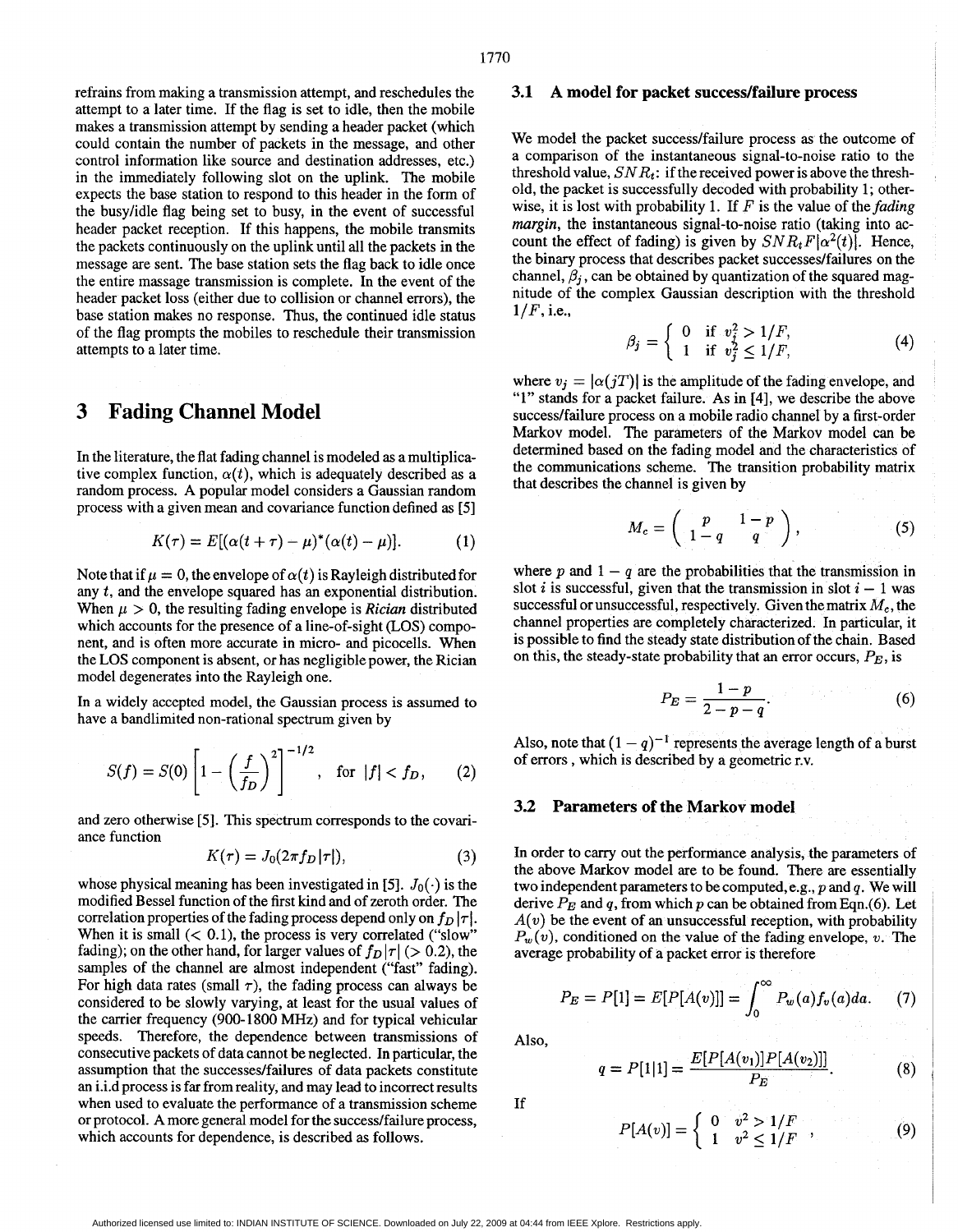we have

$$
P_E = F_v(\sqrt{1/F}), \quad P[1,1] = F_{v_1v_2}(\sqrt{1/F}, \sqrt{1/F}), \quad (10)
$$

where  $F_v$  and  $F_{v_1v_2}$  are the marginal and joint cdfs of the fading envelope. For the Rayleigh fading case,  $P_E$  and  $q$  can be found **as [4]:** 

$$
P_E = 1 - e^{-1/F}, \t\t(11)
$$

and

$$
q = 1 - \frac{Q(\theta, \rho\theta) - Q(\rho\theta, \theta)}{e^{1/F} - 1},
$$
\n(12)

where

$$
\theta = \sqrt{\frac{2/F}{1 - \rho^2}},\tag{13}
$$

 $\rho^2 = J_0(2\pi f_D T)$  is the correlation coefficient of the two successive samples T seconds apart, and  $Q(\cdot, \cdot)$  is the Marcum  $Q$ function.

### **4 Throughput Analysis**

To analyze the system throughput, we assume that the busyhdle flag on the downlink is received instantaneously and error-free by all the mobiles. Further, we assume perfect power control and neglect the effect of capture. With the above assumptions, we model the system as a discrete-time Markov chain with a finite number of states. During a slot, the system can be in any one of the following states, namely, 1) *idle state* (*i*) — state in which there is no ostituity on number of states. During a slot, the system can be in any one of there is no activity on the uplink; 2) *single header transmission*  the following states, namely, 1) *idle state* (*i*) — state in which there is no activity on the uplink; 2) *single header transmission states*  $(s_s, s_f)$  — states in which there is only one header packet being transmitted in a slot on the uplink (implying that there is no packet loss due to collision). State **s,** corresponds to the "good" channel condition, where the header packet is received error-free. State  $s_f$  corresponds to the "bad" channel condition in which the header packet is lost due to channel-introduced errors; 3) *header collision state* (c) — state in which a header packet is lost due to header packet is lost due to channel-introduced errors; **3)** *header*  more than one simultaneous header packet transmissions in a slot; *collision state* (*c*) — state in which a header packet is lost due to more than one simultaneous header packet transmissions in a slot; 4) *busy channel states* ( $b_s$ ,  $b_f$ ) — states in which a data packet is being transmitted in a slot. Again, this corresponds to two distinct states,  $b_s$  and  $b_f$ , similar to the single header transmission states.

The expressions for various state transition probabilities are first derived, which are then used to solve for the steady state probability vector,  $\pi$ , to estimate the throughput. The different states are ordered according to the vector

$$
(i \ c \ s_s \ s_f \ b_s \ b_f), \qquad (14)
$$

and the corresponding steady state probabilities are ordered **as** 

$$
(\pi_1 \ \pi_2 \ \pi_3 \ \pi_4 \ \pi_5 \ \pi_6).
$$
 (15)

Let  $p_{ij}$ ,  $1 \le i, j \le 6$ , be the state transition probabilites according to the above ordering. In deriving these transition probabilities, the following assumptions are made on the message arrival process and message length distributions: **1)** the message arrival process is Poisson with G message arrivals per time slot, and 2) the message lengths (measured in integer number of packets) follow a geometric distribution with parameter  $g_m$  and pdf

$$
P[\text{message length} = x] = \begin{cases} g_m(1 - g_m)^{x-1} & x = 1, 2, 3, \dots \\ 0 & \text{otherwise.} \end{cases}
$$

Let  $p_0$  be the probability that there are no message arrivals in a slot,  $p_1$  be the probability of a single message arrival in a slot, and  $P_E$  be the steady-state packet error probability given by Eqn.(11). The state transition probability matrix, M, can then be derived **as** 

$$
M = \begin{bmatrix} X_0 & X_1 & X_2 & X_3 & 0 & 0 \\ X_0 & X_1 & X_2 & X_3 & 0 & 0 \\ 0 & 0 & 0 & 0 & p & 1-p \\ X_0 & X_1 & X_2 & X_3 & 0 & 0 \\ g_m X_0 & g_m X_1 & g_m X_2 & g_m X_3 & X_4 & X_5 \\ g_m X_0 & g_m X_1 & g_m X_2 & g_m X_3 & X_6 & X_7 \end{bmatrix},
$$
(16)

where  $X_0 = p_0, X_1 = 1-p_0-p_1, X_2 = p_1(1-P_E), X_3 = p_1P_E,$  $X_4 = (1 - g_m)p$ ,  $X_5 = (1 - g_m)(1 - p)$ ,  $X_6 = (1 - g_m)(1 - q)$ ,<br>and  $X_7 = (1 - g_m)q$ . Note that for a Poisson arrival process,  $p_0 = e^{-G}$  and  $p_1 = Ge^{-G}$ . The steady state probability vector,  $\pi$ , is obtained by solving the equation  $X_4 = (1 - g_m)p, X_5 = (1 - g_m)(1 - p), X_6 = (1 - g_m)(1 - q),$ 

$$
\pi = \pi M, \tag{17}
$$

and using the additional conservation relationship

$$
\sum_{j} \pi_{j} = 1. \tag{18}
$$

Working through the steady state analysis of the system, we obtain the expression, in closed-form, for the steady state channel throughput of the proposed protocol, **as** 

$$
\eta = \frac{g_m X_2}{g_m + X_2} \left[ 1 + \frac{g_m p + (1 - g_m)(1 - q)}{g_m \{1 + (1 - g_m)(1 - p - q)\}} \right]. \tag{19}
$$

Note that, since  $g_m X_2/(g_m + X_2)$  a monotonically increasing function of  $X_2$ , and since  $X_2$  is the only quantity in Eqn.(19) which depends on  $G$ , the value of  $G$  which maximizes  $\bar{X}_2$  also maximizes the throughput. This optimal value of the offered load can be easily found to be  $G = 1$ , regardless of the values of  $p, q$ and  $g_m$ . In the above, successful header packet transmissions are considered to be useful in the throughput computation, so that  $\eta = \pi_3 + \pi_5$ , where  $\pi_3$  and  $\pi_5$  are the steady-state probabilities of states **s,** and b,, respectively. The protocol throughput for an i.i.d channel model can be derived by setting  $1 - p = q = P_E$  in Eqn.( **19),** to obtain

$$
\eta_{iid} = \frac{X_2[g_m + (1 - P_E)]}{g_m + X_2}.
$$
\n(20)

### **4.1 Enhanced Protocol with Error-Detect Feature**

In the protocol described and analyzed above (call it the *basic protocol),* we allow the mobile to continuously transmit all the packets in a message even when a packet or a series of packets in the busy state are lost due to fading. However, the memory in the fading process can be exploited by using the knowledge about the channel status to modify the data transmission strategy. For example, under slow fading conditions (where events in successive slots are expected to be highly correlated), the fact that the packet in the current slot is in error implies that the packet in the subsequent slot will also be in error with high probability. Therefore, when a mobile detects a bad channel condition while transmitting, it chould decide to release the channel, avoiding the occurrence of many errors and allowing other users (which may, on the other hand, experience good channel conditions) to transmit.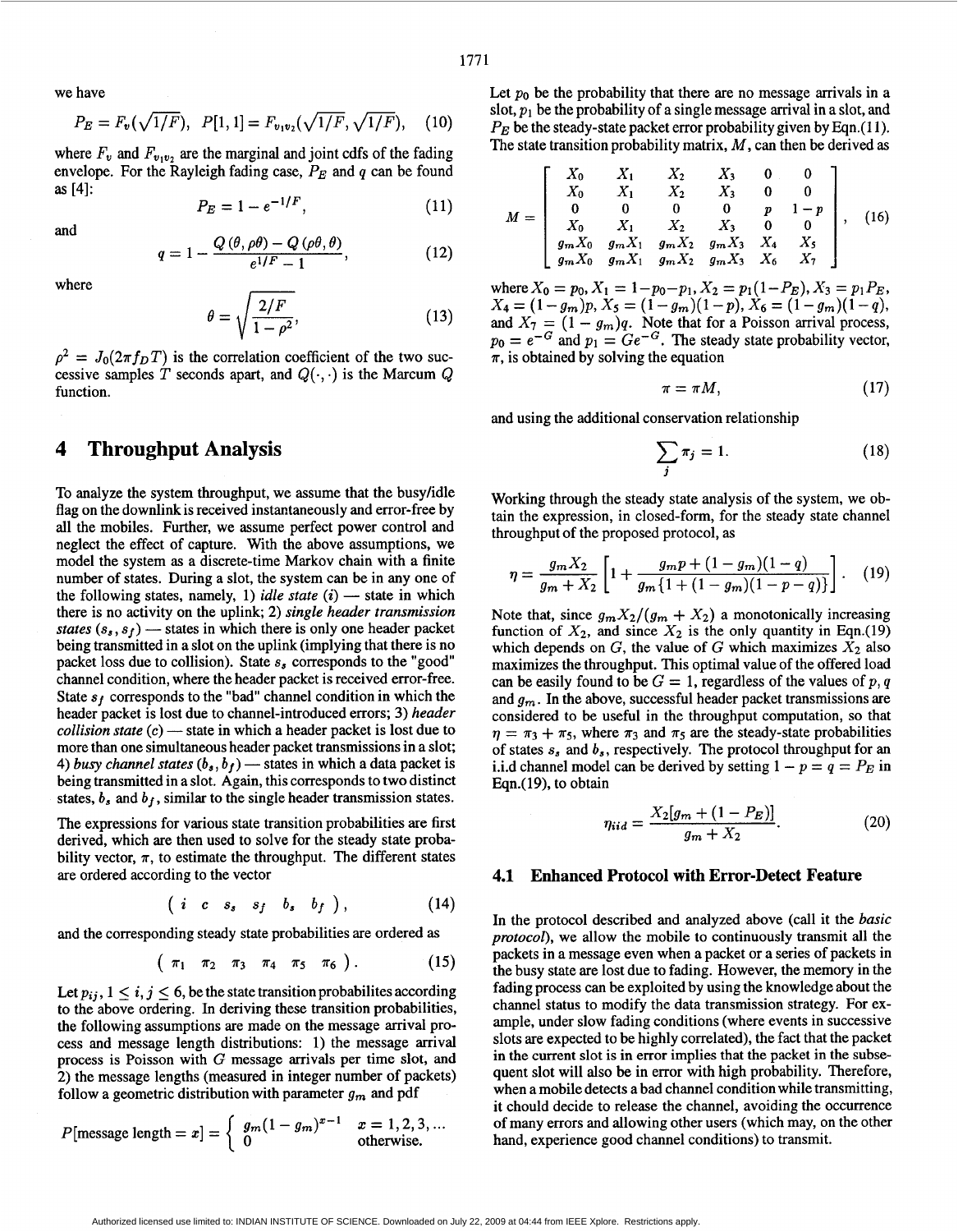To investigate how this idea can be used to enhance the protocol performance, we analyze a simple, modified version of the basic protocol. We refer to the modified scheme **as** the protocol with an error-detect (ED) feature. According to the *ED protocol,* if a packet is received in error during the busy state, the mobile terminates the ongoing data transmission, thereby allowing the other mobiles to access the channel. Note that the transition probability matrix for the ED protocol, *M',* will be the same **as**  that of the basic protocol (matrix  $M$ , given by (Eqn.16)), except for the transition probabilities from state  $b_f$ . In fact, the transition probabilities from state  $b_f$  will be same as those from the idle state. Accordingly, the transition probability matrix for the ED protocol is given by

$$
\mathbf{M}' = \left[ \begin{array}{ccccc} X_0 & X_1 & X_2 & X_3 & 0 & 0 \\ X_0 & X_1 & X_2 & X_3 & 0 & 0 \\ 0 & 0 & 0 & 0 & p & 1-p \\ X_0 & X_1 & X_2 & X_3 & 0 & 0 \\ g_m X_0 & g_m X_1 & g_m X_2 & g_m X_3 & X_4 & X_5 \\ X_0 & X_1 & X_2 & X_3 & 0 & 0 \end{array} \right].
$$
 (21)

The throughput expression for the ED protocol is derived **as** 

$$
\eta_{ed} = \frac{X_2(1+g_m p)}{1-(1-g_m)p+X_2},\tag{22}
$$

which, again, is maximum for  $G = 1$ .

## **5 Results and Discussion**

The throughput performance of the protocol obtained from Eqns. (19), (20), and *(22)* is plotted vs. the message arrival rate, G, in Figure 1. A  $g_m$  value of 0.1, corresponding to an average message length of 10 packets per message (not including the header) is used. Plots are shown for fading margins, *F,* of 5 dB and 10 dB. For the basic and ED protocols, a normalized Doppler bandwidth,  $f_D T$ , of 0.02 (representing slow fading) is chosen. The extreme case of i.i.d packet errors with the same marginal error rate is also reported for comparison. The effect of varying normalized Doppler bandwidths, fading margins, and average message lengths are illustrated in the subsequent graphs (Figs. *2,*  **3,4).** The solid lines represent the analytical results obtained from the throughput expressions, whereas the markers represent the simulation points. The simulation results are obtained by explicit simulation of the protocol on a flat Rayleigh fading channel, which is simulated using the method proposed by Jakes **[5].** 

From Figure 1, we observe the following. As was analytically computed, for both protocol schemes (basicED) and both channel models (slow fading/i.i.d), the maximum achievable throughput occurs when  $G = 1$ , and this gives good robustness against either possible variations or wrong estimates of the channel parameters. Even with a small fading margin of 5 dB, the basic protocol offers a maximum throughput of about 0.69. This is very good, considering that for that value of *F,* the marginal packet error rate is  $P_E \simeq 0.27$ , and therefore the throughput cannot be larger than 0.73. The ED protocol is found to perform even better than the basic protocol (e.g., maximum throughput of 0.75 for the ED protocol against 0.69 for the basic protocol). This was expected, because the fade rate considered is small (i.e.,  $f<sub>D</sub>T = 0.02$ ), and the basic protocol allows the mobile to transmit all the packets in



Figure 1: Throughput vs message arrival rate (G).  $g_m = 0.1$ .

a message without any break, even under deep fade situations. On the other hand, if a mobile is in a deep fade during the busy state, the ED protocol releases the channel from that mobile, thereby allowing other mobiles to access the channel. This also explains why the throughput of the ED protocol can be larger than the steady-state packet error rate. When the fade margin is 10 dB, the maximum throughput for the basic and the ED protocols are 0.8 and 0.82, respectively, showing a tendency of diminishing performance gain. For very high fade margins, the basic and ED protocols perform almost the same. However, under slow fading conditions, over a practical range of fade margins *(5* dB - 10 dB), the ED protocol shows a noticeable improvement over the basic protocol.

**A** comparison between the performance predictions of an i.i.d channel model and the Markov fading model is made from Figure 1. It is seen that the i.i.d model provides a conservative estimate of the throughput performance compared to the Markov model under slow fading conditions  $(f_D T = 0.02)$ . For fast fading conditions  $(f<sub>D</sub>T = 2)$ , however, both the i.i.d and Markov models tend to perform similarly. It is further noted that the first-order Markov approximation of the fading process is quite accurate, since the results obtained through both analysis (using the Markov approximation) and simulation (performed without the approximation) closely agree.

Figure 2 illustrates the effect of varying  $f_D T$  on the maximum achievable throughput for both the basic and ED protocols at  $g_m = 0.1$  and  $G = 1$ . As stated earlier, the ED protocol performs better than the basic protocol for small values of  $f_D T$  (e.g.,  $< 0.04$ ) for  $F = 10$  dB), whereas, at high values of  $f_D T$  (i.e., for weaker correlation between packet errors) the basic protocol performs better than the ED protocol. This performance crossover is due to the fact that at high values of  $f_D T$ , each data packet during the busy state would experience a nearly i.i.d successlfailure process, and terminating the data transmission in the event of a single failure event **(as** is done in ED protocol) reduces the average number of success events during the busy period. This observation suggests that an adaptive use of both the basic and the ED protocols, given some knowledge about the fade rate and margin, would be advantageous. Also, note that in the ED protocol, a decision to terminate an ongoing data transmission is triggered by a single